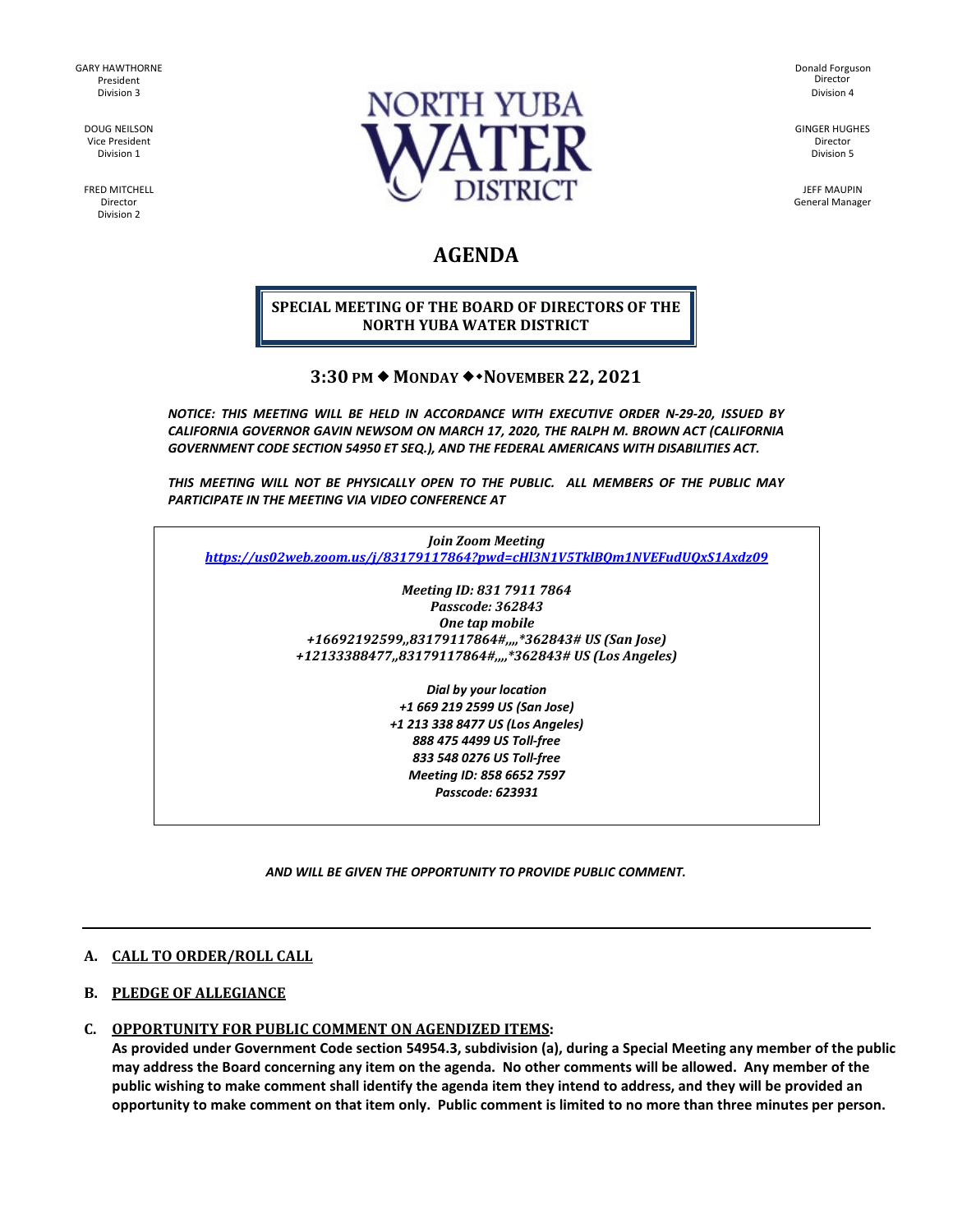**D. RESOLUTION 20-761:** Authorizing remote teleconference meetings in accordance with government code section 54953(e)

## **E. ADJOURNMENT**

In compliance with the Americans with Disabilities Act, if you are a disabled person and you need a disability-related modification or accommodation to participate in this meeting, then please contact North Yuba Water District office staff at 530-675-2567 or fax 530-675-0462. Requests must be made as early as possible, and at least one-full business day before the start of the meeting.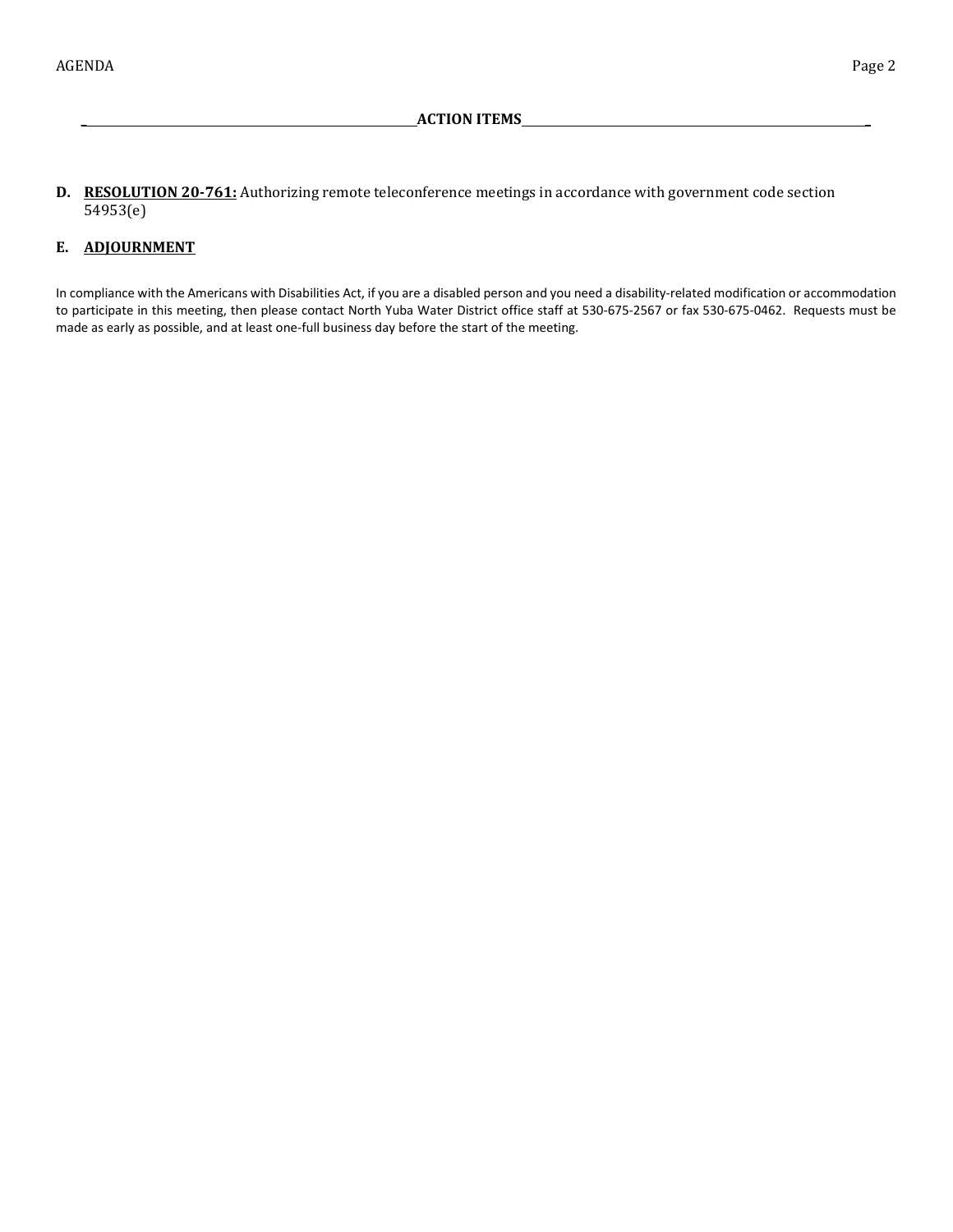## **RESOLUTION NO. 21-761**

# **A RESOLUTION OF THE BOARD OF DIRECTORS OF NORTH YUBA WATER DISTRICT AUTHORIZING REMOTE TELECONFERENCE MEETINGS IN ACCORDANCE WITH GOVERNMENT CODE SECTION 54953(e)**

**WHEREAS,** North Yuba Water District (District) recognizes the importance of transparency and clear communication in government, and is committed to full compliance with the letter and spirit of the Ralph M. Brown Act (Gov. Code, §§ 54950 – 54963) (hereinafter "Brown Act"); and

**WHEREAS,** all meetings of the District's Board of Directors are open and public, as required by the Brown Act, so that any member of the public may attend and participate; and

**WHEREAS,** the Brown Act, (Gov. Code, § 54953, subd. (e)), allows members of a legislative body to participate in meetings remotely, without compliance with the requirements of Government Code section 54953, subdivision (b)(3), if a state of emergency is proclaimed pursuant to Government Code section 8625 and state or local officials have imposed or recommended measures to promote social distancing, or meeting in person would present imminent risks to the health and safety of attendees; and

**WHEREAS,** on March 4, 2020 Governor Gavin Newsom proclaimed a State of Emergency to exist in the State of California as a result of the threat of COVID-19; and

**WHEREAS,** COVID-19 cases and hospitalizations continue to increase in Yuba County due primarily to the Delta variant of the virus that causes COVID-19, which is more transmissible than prior variants, may cause more severe illness, and that even fully vaccinated individuals can spread to others; and

**WHEREAS,** the District wishes to authorize remote teleconference meetings pursuant to Government Code section 54953(e).

**NOW, THEREFORE, BE IT RESOLVED** by the Board of Directors of North Yuba Water District as follows:

1. The Recitals set forth above are true and correct and are incorporated into this Resolution by this reference.

2. The Board of Directors does hereby find that a State of Emergency was proclaimed by Governor Gavin Newsom pursuant to Government Code section 8625 on March 4, 2020 and remains active.

3. The Board of Directors does hereby find that given the continued increase of COVID-19 cases and hospitalizations in Yuba County due to the Delta variant, conditions exist which pose imminent risks to the health and safety those attending meetings of the District's Board of Directors.